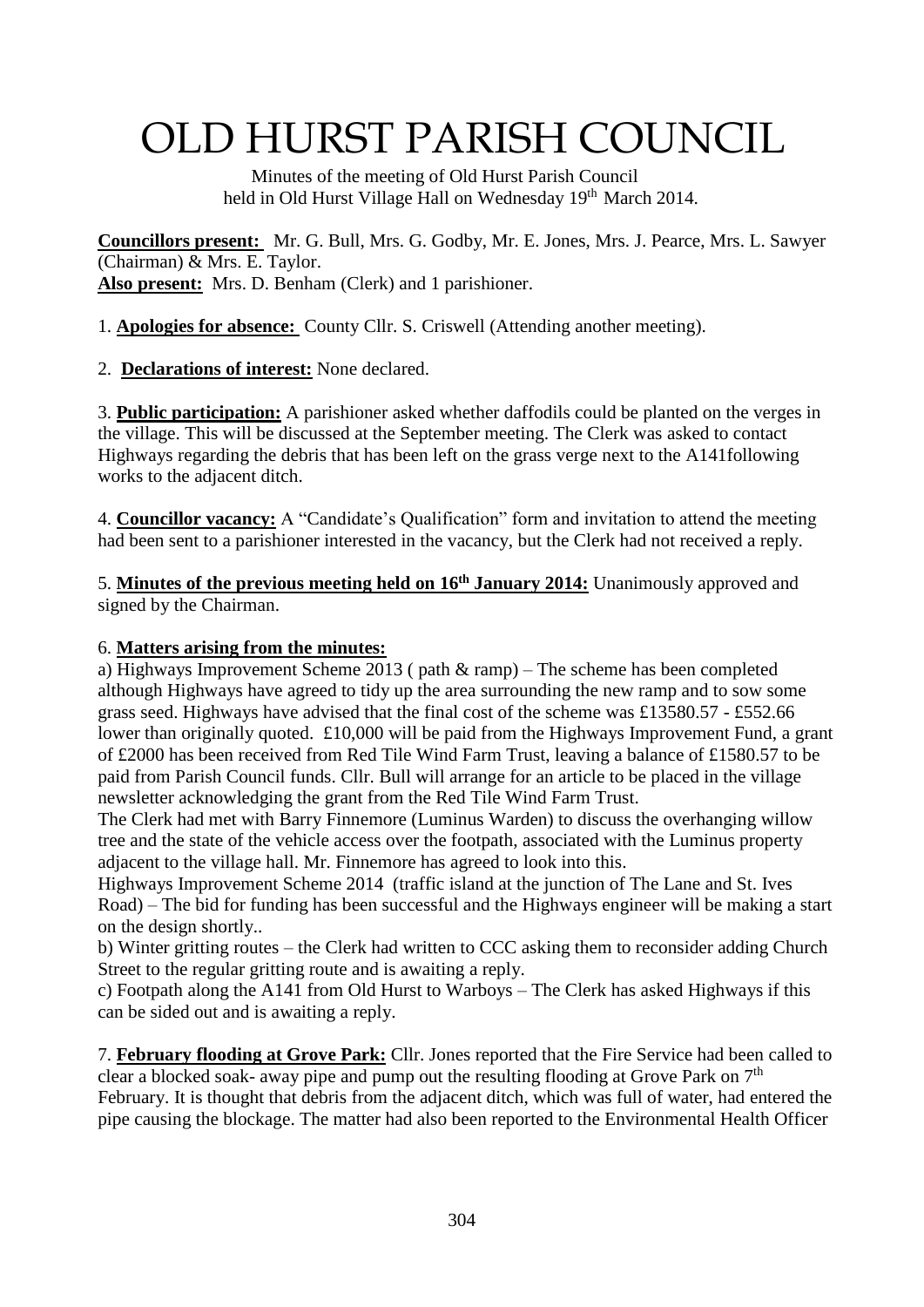at HDC. The Chairman confirmed that the Parish Council did not own the ditch and that this was therefore a private matter between the two land owners.

# 8. **Mud and debris on the footpath leading from Church St./Warboys Road to Grove Park:**

Cllr. Jones agreed to speak to the owner of the tractor which had caused the mess.

#### 9. **Report by Cllr. Taylor on the Time-Banking meeting held at Somersham on 5th March:**

There are six schemes currently operating in Cambridgeshire  $-4$  are run by paid employee and 2 by volunteers. The time bank in Somersham is run by a paid employee, Lucy Bird, who is funded by the Parish Council and various grants. Lucy gave a talk on how the time bank in Somersham operates and provided copies of their newsletter and information, as well as offering support, should Old Hurst decide to set up a similar scheme. The Somersham time bank has 96 members including several from Pidley and Colne. Old Hurst could join the Somersham scheme but a financial contribution towards Lucy's wages would be required. Councillors agreed that the Clerk should invite Cllr. Criswell to discuss this at the next meeting and to ask him to provide a proposal on the financial contribution required to cover Lucy's additional hours.

#### 10. **Finance.**

a) Payment of outstanding debts.

Cllr. Bull proposed retrospective approval of payment of items (1) to (3) and approval of payment of items (4) and (5). Seconded by Cllr. Pearce and unanimously agreed.

(1) Cq. No. 000375 - £138.64, K & M Lighting, 2 x quarterly street lighting maintenance charge.

(2) Cq. No. 000376 - £132.28, Mrs. D. Benham, wages & expenses of Parish Clerk for January.

(3) Cq. No. 000377 - £111.85, Mrs. D. Benham, wages & expenses of Parish Clerk for February.

(4) Cq. No. 000378 - £249.09, Mrs. D. Benham, wages & expenses of Parish Clerk for March.

(5) Cq. No. 000379 - £11.40, HMRC, PAYE/NI

b) Current position - A copy of the receipts and payments and bank reconciliation was handed to each councillor. A copy will be attached to the minutes.

c) Internal audit arrangements – Cllr. Bull proposed that the internal audit should be carried out by Brian Cox & Co. Seconded by Cllr. Taylor and unanimously agreed.

d) Payroll – Cllr. Godby proposed that all payroll matters should be dealt with by a SR Howell  $\&$ Co. from 1st April 2014. Seconded by Cllr. Jones and unanimously agreed. Clerk to confirm that the quote of £100 p.a. obtained a year ago, is still valid.

e) Request for a donation towards an extension to the Woodlands Cancer Centre at Hinchingbrooke Hospital. Councillors agreed that no donation should be made.

## 11. **Police matters:** Crimes in Old Hurst shown on the police website:

December – 3, January – 1.

A member of Old Hurst's Speedwatch team reported during public participation that several sessions had been carried out since the last meeting, including one whilst the police were in attendance. The latest session was carried out on  $18<sup>th</sup>$  March during which 27 vehicles were travelling in excess of the 30 mph limit.

## 12. **Correspondence.**

a) Cambridgeshire Future Transports meeting notes – forwarded to councillors by e-mail.

- b) Better Care Fund poster on notice boards.
- c) Adult support drop-in sessions poster on notice board.